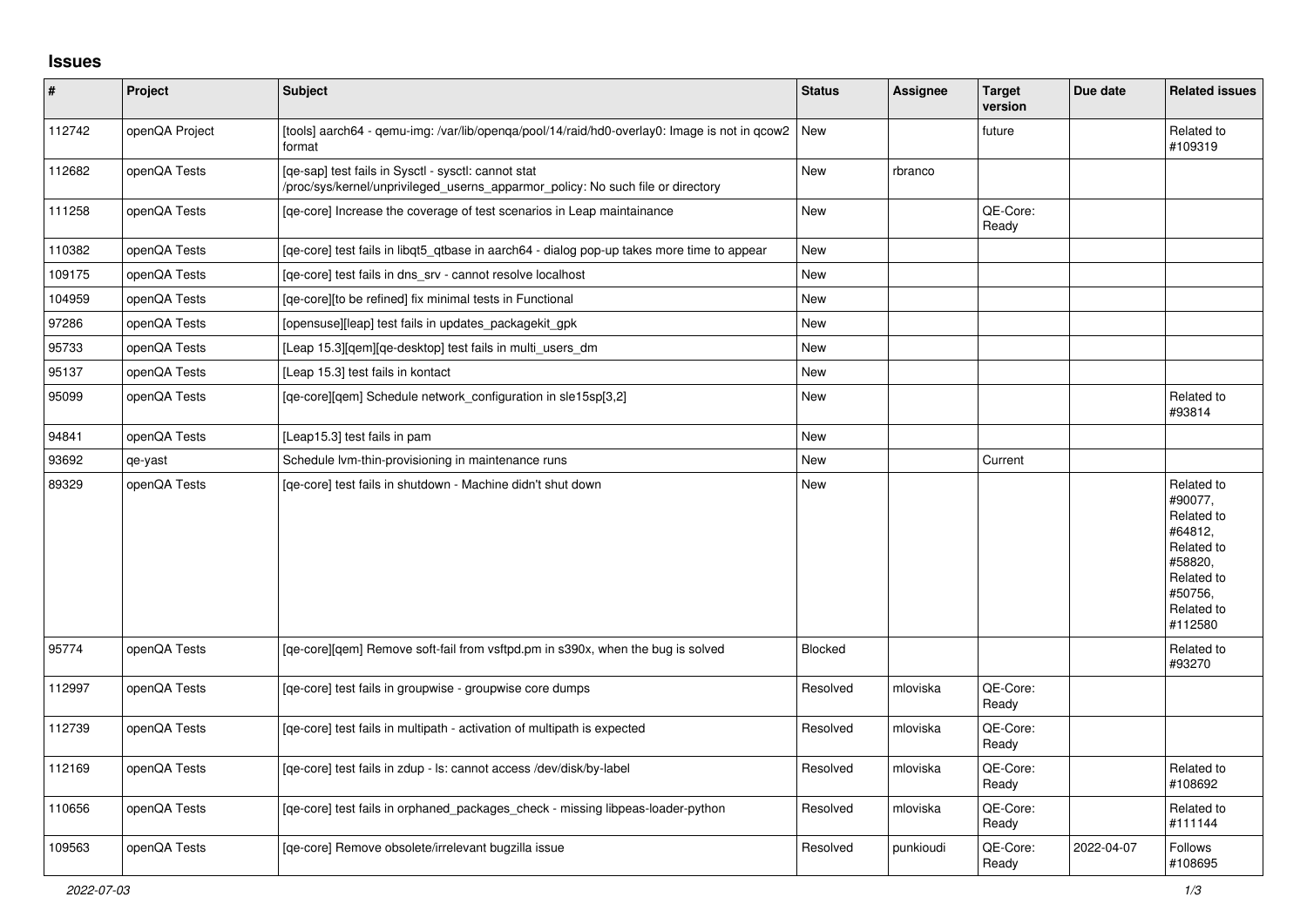| #      | Project               | <b>Subject</b>                                                                                                                   | <b>Status</b> | <b>Assignee</b> | <b>Target</b><br>version | Due date | <b>Related issues</b>                                                  |
|--------|-----------------------|----------------------------------------------------------------------------------------------------------------------------------|---------------|-----------------|--------------------------|----------|------------------------------------------------------------------------|
| 109178 | openQA Tests          | [qe-core] test fails in dns_srv - cannot resolve localhost                                                                       | Resolved      | punkioudi       |                          |          |                                                                        |
| 108275 | openQA Tests          | [qe-core][leap] test fails in test_results - new functionality of quitting the pop-up guiding<br>window                          | Resolved      | punkioudi       |                          |          |                                                                        |
| 108076 | openQA Tests          | [qe-core][15-sp4] test fails in libqt5_qtbase - Development tools module is not enabled                                          | Resolved      | akumar          | QE-Core:<br>Ready        |          |                                                                        |
| 107236 | openQA Tests          | [leap 15.3][qe-core] test fails in oomath                                                                                        | Resolved      | punkioudi       |                          |          |                                                                        |
| 107233 | openQA Tests          | [leap 15.3] [qe-core] test fails in ooffice                                                                                      | Resolved      | apappas         |                          |          |                                                                        |
| 102104 | openQA Tests          | [qe-core][Leap15.3] test fails in orphaned_packages_check                                                                        | Resolved      |                 |                          |          |                                                                        |
| 102098 | openQA Tests          | [ge-core][Leap15.3] test fails in mariadb srv                                                                                    | Resolved      |                 |                          |          |                                                                        |
| 102080 | openQA Tests          | [Leap15.3] test fails in validate lvm                                                                                            | Resolved      | punkioudi       |                          |          |                                                                        |
| 101596 | openQA Tests          | [Leap15.3] [qe-core] test fails in ghostscript                                                                                   | Resolved      | punkioudi       |                          |          |                                                                        |
| 101587 | openQA Tests          | [Leap15.3][qe-core] - test fails in grub_test                                                                                    | Resolved      | punkioudi       |                          |          |                                                                        |
| 98307  | openQA Infrastructure | Many jobs in o3 fail with timeout_exceeded on opengaworker1 auto_review:"timeout: setup<br>exceeded MAX_SETUP_TIME":retry size:M | Resolved      | mkittler        | Ready                    |          | Related to<br>#96557,<br>Related to<br>#81828,<br>Related to<br>#97658 |
| 97187  | openQA Tests          | [Leap 15.3] [qe-core] test fails in sshd                                                                                         | Resolved      | geor            | QE-Core:<br>Ready        |          |                                                                        |
| 96716  | openQA Tests          | [qe-core][CI] Add CI check for module header not being updated                                                                   | Resolved      | punkioudi       | QE-Core:<br>Ready        |          |                                                                        |
| 96569  | openQA Tests          | [leap 15.3] [qe-yast] test fails in logpackages                                                                                  | Resolved      |                 |                          |          |                                                                        |
| 95530  | openQA Tests          | [Leap15.3][qem][opensuse][kde] test fails sporadically in dolphin                                                                | Resolved      | favogt          |                          |          |                                                                        |
| 95036  | openQA Tests          | [Leap 15.3 Updates] Jobs are being restarted often, not allowing the previous jobs to finish                                     | Resolved      | punkioudi       | QE-Core:<br>Ready        |          | Related to<br>#94853                                                   |
| 94859  | openQA Tests          | [Leap15.3] test fails in zypper_ar                                                                                               | Resolved      | punkioudi       | QE-Core:<br>Ready        |          |                                                                        |
| 94810  | openQA Tests          | [Leap15.3][gem][ge-core] test fails in gam_zypper_patch                                                                          | Resolved      | punkioudi       | QE-Core:<br>Ready        |          |                                                                        |
| 94780  | openQA Tests          | [qem][qe-core][Leap15.3] test fails in hexchat                                                                                   | Resolved      |                 |                          |          |                                                                        |
| 93814  | openQA Tests          | [qe-core][qem] Schedule network_hostname in maintenance runs                                                                     | Resolved      | punkioudi       | QE-Core:<br>Ready        |          | Related to<br>#95099                                                   |
| 93270  | openQA Tests          | [ge-core][gem] Schedule vsftpd in s390x runs                                                                                     | Resolved      | punkioudi       | QE-Core:<br>Ready        |          | Related to<br>#95774                                                   |
| 93264  | openQA Tests          | [qe-core][qem] Add journald_fss, openvswitch_ssl, vsftpd tests to QEM                                                            | Resolved      | punkioudi       | QE-Core:<br>Ready        |          |                                                                        |
| 92842  | openQA Tests          | [qem][qe-core] yast2_keyboard is failing                                                                                         | Resolved      | punkioudi       |                          |          |                                                                        |